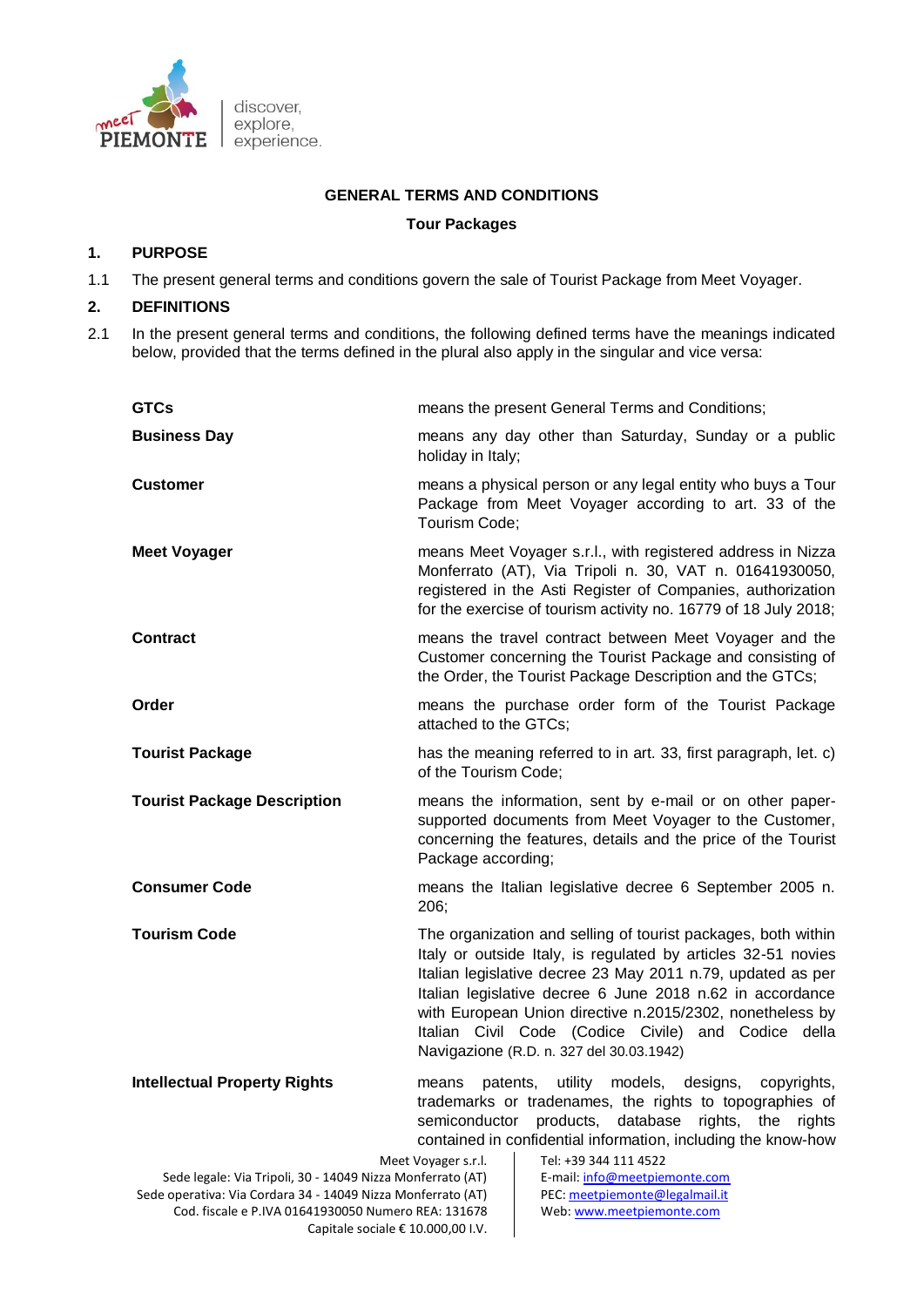

and trade secrets, moral rights or other similar rights in any country, whether or not registered, any applications to register any of the above rights and all rights relating to the filing of submission for the registration of any of the above rights, of Meet Voyager;

- **Lack of Conformity means a non-fulfillment of the services included in the** Tourist Package;
- **Parties Example 20** means Meet Voyager and the Customer jointly;

**Party** means Meet Voyager or the Customer, depending on the context,

**Unavoidable and Extraordinary Circumstances** means a situation outside the control of the Party which invokes such a situation and whose consequences would not have been avoided even by taking all reasonable measures;

**Website** means the www.meetpiemonte.com website owned by Meet Voyager.

# **3. EFFECTIVENESS AND MODIFICATION OF THE CONTRACT**

- 3.1 By signing the Contract, the Customer accepts the GTCs and purchases the Tourist Package
- 3.2 The GTCs are binding upon the Parties and replace and supersede any other general terms or other forms of the Customer.
- 3.3 The GTCs will be applied for the entire duration of the presence of the Tourist Package on the Website
- 3.4 Meet Voyager reserves the right to modify the GTCs at any time. The GTCs applicable to the Tourist Package are those in force on the day and at the time the Customer makes the purchase order on the Website.

## **4. OBLIGATIONS OF MEET VOYAGER**

- 4.1 Meet Voyager undertakes to provide the Customer with the Tourist Package purchased by the Customer as better specified in the Tourist Package Description.
- 4.2 Meet Voyager also undertakes to promptly inform the Customer of any event that may affect the performance or features of the Tourist Package.

# **5. TOURIST PACKAGE FEATURES**

- 5.1 The Customer acknowledges that the Contract provides all the pre-contractual information required by art. 34 of the Tourism Code and which are useful for evaluating and understanding the Tourist Package, including, but not limited to, destination, duration, start and end date, itinerary, visits, excursions or other services included in the Tourism Package, including the presence of escorts and tour guides.
- 5.2 The Customer further acknowledges that the photos included in the Tourist Package Description are only for illustration purposes. Therefore Meet Voyager invites the Customer to ask for more information by writing to [info@meetpiemonte.com](mailto:info@meetpiemonte.com) before buying the Tourist Service.
- 5.3 Any activity not specifically mentioned in the Tourist Package Description is not included in the Tourist Package and, therefore, the related costs and expenses are the sole responsibility of the Customer.

### **6. METHOD OF BOOKING THE TOURIST PACKAGE**

6.1 In case of availability of the chosen date/time, Meet Voyager will send the Customer a confirmation via e-mail.

Meet Voyager s.r.l. Sede legale: Via Tripoli, 30 - 14049 Nizza Monferrato (AT) Sede operativa: Via Cordara 34 - 14049 Nizza Monferrato (AT) Cod. fiscale e P.IVA 01641930050 Numero REA: 131678 Capitale sociale € 10.000,00 I.V.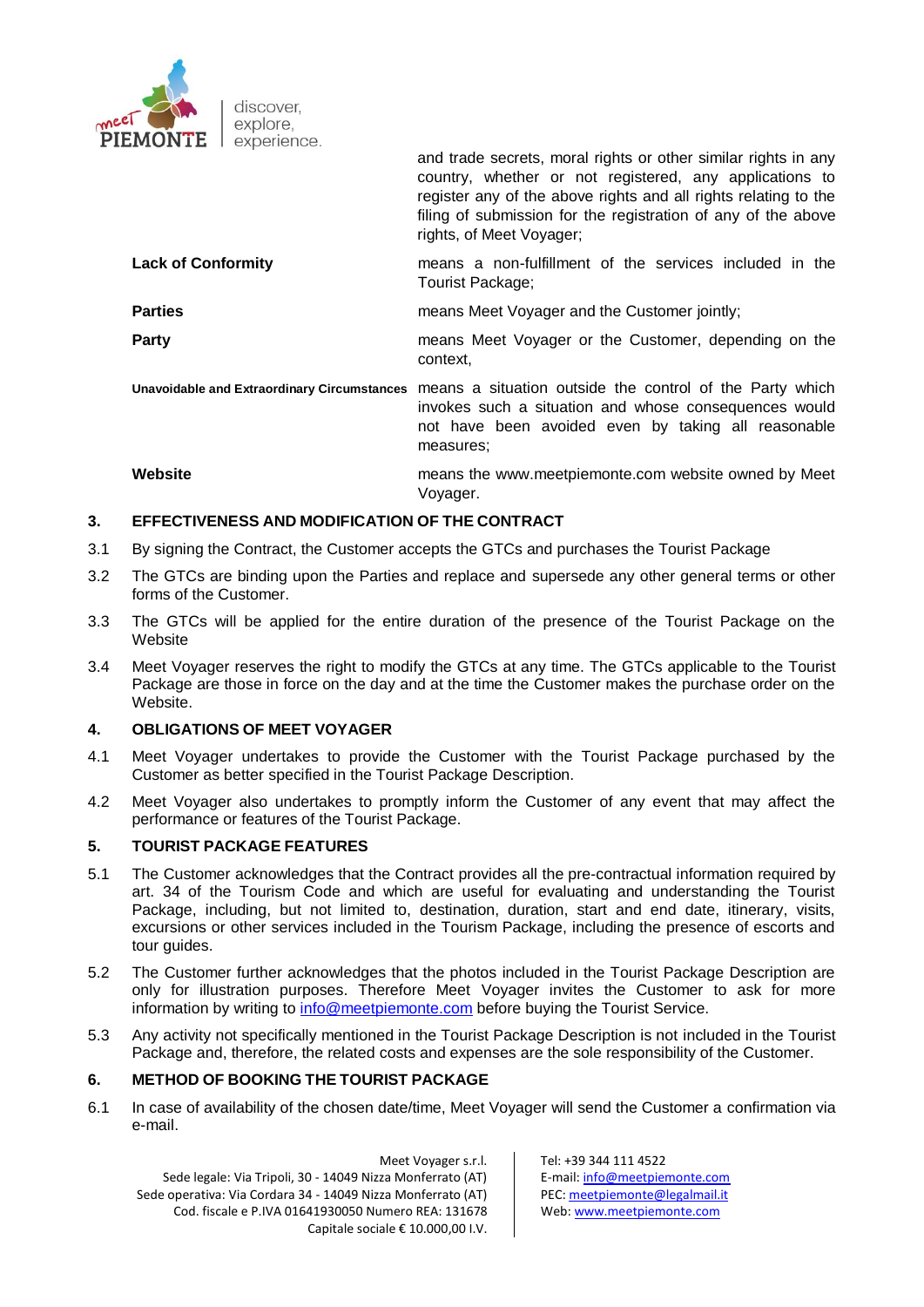

6.2 In the event that the chosen date/time is not available, Meet Voyager will propose to the Customer an alternative date/time. If the latter should not be to the liking of the customer, Meet Voyager will reimburse the customer the price already paid.

# **7. OBLIGATIONS AND RESPONSIBILITIES OF THE CUSTOMER**

- 7.1 The Customer acknowledges that it is its sole responsibility to obtain, at its own expense, any identification documents, visas, residence permits or medical documentation necessary or useful for the use of the Tourist Package.
- 7.2 Failure to obtain such documents from the Client will not constitute Unavoidable and Extraordinary Circumstance on the side of the Customer.
- 7.3 The Customer is also responsible, but no obliged, to sign an insurance policy to cover any damage or expense which may be suffered or sustained in the use of the Tourist Package, following cancellation of the Tourist Package or for repatriation in case of accident or illness.
- 7.4 The Customer is obliged to send to Meet Voyager, by means of the reservation request, the special requests on the methods of delivery or execution of certain services included in the Tourist Package, including the need for assistance at the airport for people with reduced mobility, special meals on board or in the resort. Such special requests have to be finalized in a specific agreement.

## **8. PRICE AND PAYMENT**

- 8.1 The price of the Tourist Package is indicated in the Tourist Package Description
- 8.2 The Customer undertakes to pay the price of the Tourist Package in advance or at the moment of performance of the Tourist Package or in any case according to the methods indicated in the Order.
- 8.3 For any booking made after the deadline indicated to send the final payment, the entire amount will be required together with the signature of the contract.
- 8.4 The lack of reception of payments within the deadlines provided to the Customer, results in dismissing the Contract. The payment is considered completed once the amount is actually deposited on Meet Voyager's accounts which will be provided to the Customer within the purchase order.

## **9. REVISION OF THE TERMS OF PURCHASE**

- 9.1 Before departure, in the event that Meet Voyager needs to significantly change one or more elements of the Order, the Tourist Package Description or the GTCs, will immediately inform the Customer in writing, indicating the type of modification and the change in price.
- 9.2 In the event that such changes are not of minor importance, the Customer has 3 days to express the decision to accept the proposed modification or withdraw from the Contract without paying withdrawal expenses. In the event that the Customer decides to withdraw, Meet Voyager will have the right to offer a Tourist Package replacement of equivalent or superior quality.
- 9.3 In the event that such changes or the Tourist Package replacement result in a package of lower quality or lower cost, the price will be adequately reduced.
- 9.4 In the event that the Customer exercises the right of withdrawal pursuant to Clause 9.2, Meet Voyager will refund all payments made without undue delay, and in any case within fourteen days from the date of withdrawal.

#### **10. REVISION OF THE PRICE**

- 10.1 Meet Voyager reserves the right to revise, upwards or downwards, the price of the Tourist Package in proportion to the change in the cost of the Tourist Package. The price increase has to be adequately documented in writing and can not take place within the twenty days prior to departure.
- 10.2 Price increases are possible only as a consequence of changes concerning:
	- (a) the price of passenger transport based on the cost of fuel or other energy sources;
	- (b) the level of taxes or fees on tourist services included in the Contract imposed by third parties

Meet Voyager s.r.l. Sede legale: Via Tripoli, 30 - 14049 Nizza Monferrato (AT) Sede operativa: Via Cordara 34 - 14049 Nizza Monferrato (AT) Cod. fiscale e P.IVA 01641930050 Numero REA: 131678 Capitale sociale € 10.000,00 I.V.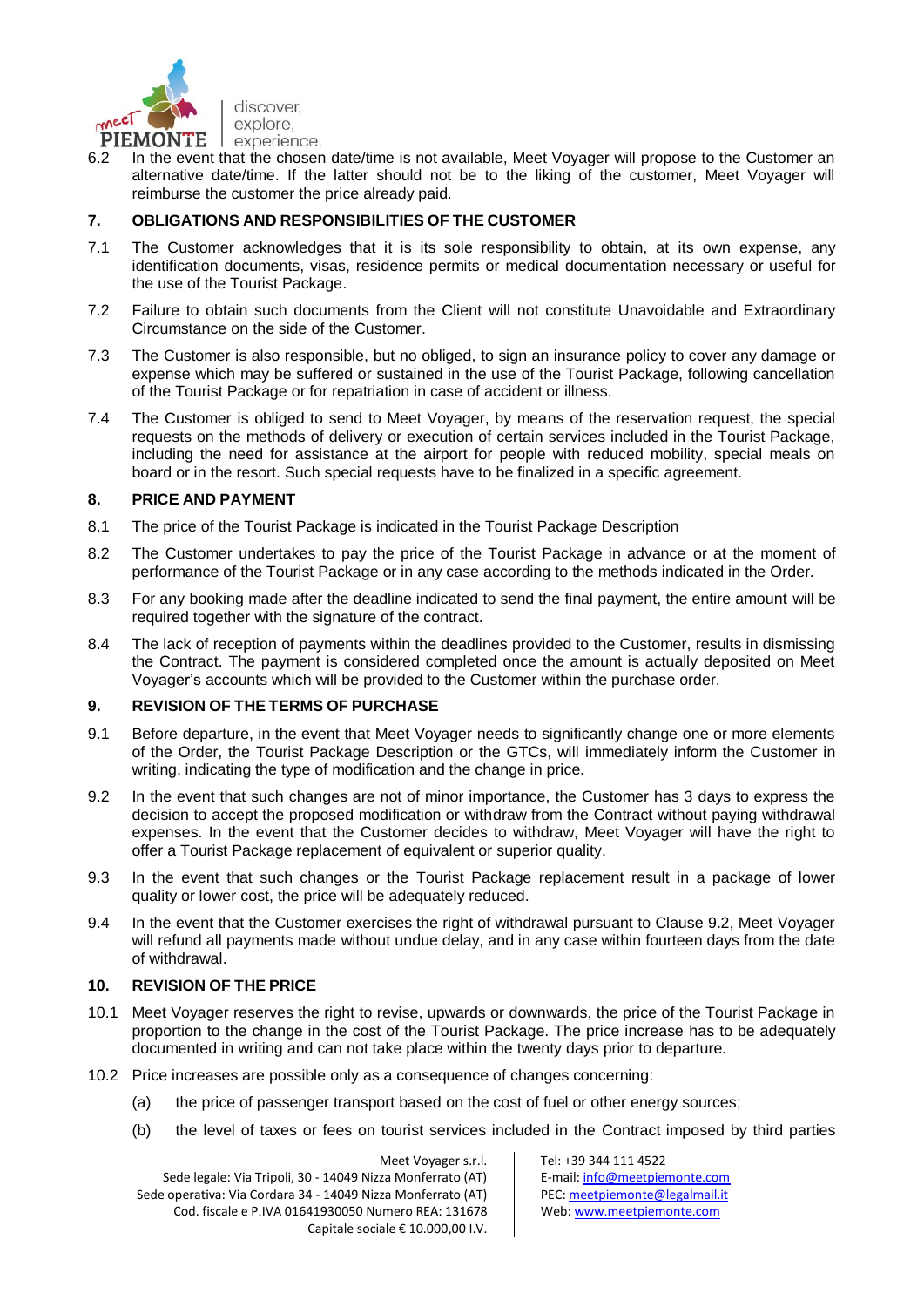

which are not directly involved in the execution of the Tourist Package, including landing, disembarkation and embarkation in ports and airports taxes;

- (c) exchange rates relevant to the Tourism Package
- 10.3 In the event that the price increase referred to in this Clause exceeds 8% of the total price of the Tourist Package, the Customer has 3 days to express the decision to accept the proposed modification or withdraw from the Contract without paying withdrawal expenses. In the event that the Customer decides to withdraw, Meet Voyager will have the right to offer a Tourist Package replacement of equivalent or superior quality.
- 10.4 In the event that the Tourist Package replacement involves a package of lower quality or lower cost, the price will be adequately reduced.
- 10.5 In the event that the Customer exercises the right of withdrawal pursuant to Clause 10.3, Meet Voyager will reimburse all payments made without undue delay, and in any case within fourteen days from the date of withdrawal.
- 10.6 In the event of a price reduction, Meet Voyager will be entitled to deduct the administrative and management costs of actual practices from refund due to the Customer, and will provide evidence of such costs at the request of the Customer.

### **11. WITHDRAWAL OF THE PARTIES**

- 11.1 The Customer has the right to withdraw, without providing any reason, by sending a written notice to Meet Voyager, under the following conditions:
- **a)** There shall be a 50€ non-refundable processing fee (per person) on any cancellation request, regardless the time frame within the cancellation is submitted;
- **b)** from 60 to 46 days before the performance of the Tourist Package, by paying a penalty equal to 50% of the price;
- **c)** from 45 to 8 days before the performance of the Tourist Package, by paying a penalty equal to 80% of the price;
- **d)** from 7 days before the performance of the Tourist Package, by paying a penalty equal to 100% of the price;
- **e)** \*\*\*COVID CLAUSE: any payment previously sent to Meet Voyager (except for the 50 €-per-person processing fee) can be fully refunded only in case of new travel restrictions (lockdowns or border closure) imposed by local Governments (in Europe or in the Country of origin of Customers) as a consequence of the spread of the COVID pandemic. Alternatively, the Customer can ask to Meet Voyager, in writing, to hold that sum for future travel dates.
- **f)** Meet Voyager is not responsible for costs associated to testing positive to Covid-19 before, during or after the tour and for any delays or change of travel plans or quarantine caused by the results of such testings or by the lack of proof of tests or vaccination potentially required to travel.
- 11.2 In the event of Unavoidable and Extraordinary Circumstances occurring in the place of destination or in its immediate vicinity, provided that such circumstances substantially impact the performance of the Tourist Package or the transport of passengers to the destination, the Customer has the right to withdraw from the Contract before the performance of the Tourist Package starts, without paying withdrawal expenses. In addition, the Customer is entitled to full refund of payments made for the Tourist Package, but not to additional compensation.
- 11.3 Meet Voyager has the right to withdraw from the Contract by offering to the Customer full refund of payments made for the Tourist Package. Meet Voyager has not to pay compensation if:
	- (a) the number of persons registered in the Tourist Package is less than the minimum required by

Meet Voyager s.r.l. Sede legale: Via Tripoli, 30 - 14049 Nizza Monferrato (AT) Sede operativa: Via Cordara 34 - 14049 Nizza Monferrato (AT) Cod. fiscale e P.IVA 01641930050 Numero REA: 131678 Capitale sociale € 10.000,00 I.V.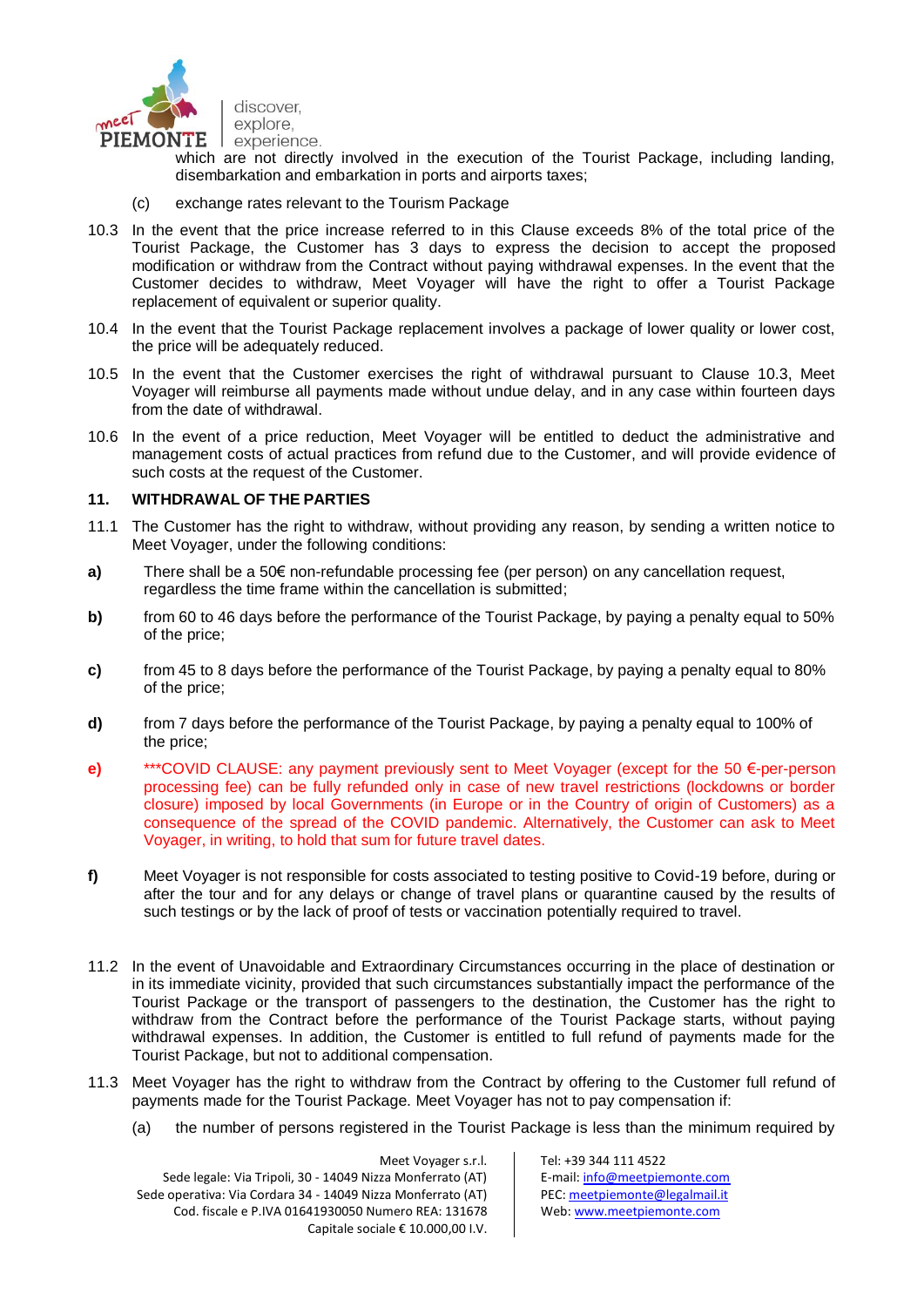

the Tourist Package Description or other contractual document and Meet Voyager communicates the withdrawal from the Contract to the Customer no later than (i) twenty days before the performance of the Tourist Package starts, in case of journeys lasting more than six days, (ii) seven days the performance of the Tourist Package starts, in the case of journeys lasting between two and six and (iii) forty-eight hours before the performance of the Tourist Package starts, in case of journeys that they last less than two days;

- (b) Meet Voyager is not able to perform the Contract due to Unavoidable and Extraordinary Circumstances and communicates the withdrawal to the Customer, without unjustified delay, before the performance of the Tourist Package starts.
- 11.4 In the event that the Contract concerning the Tourist Package has been negotiated outside the business premises, the Customer has the right to withdraw from the Contract within five days from the date of signing of the Contract or from the date in which he receives the contractual conditions and preliminary information, if later, without penalties and without providing any reason. In case of offers with significantly lower fares compared to current offers, the right of withdrawal will be excluded and Meet Voyager will document the price change by adequately highlighting the exclusion of the right of withdrawal.
- 11.5 In the event that the Tourist Package cannot be performed for reasons attributable to the Customer, the Customer is not entitled to any refund and Meet Voyager will have the right to ask the Customer compensation for damages.

### **12. LIABILITY AND LACK OF CONFORMITY**

- 12.1 Meet Voyager is liable for the full performance of the Tourist Package pursuant to art. 42 Code of Tourism and is required to provide assistance in the event that the Customer is in difficulty pursuant to art. 45 Code of Tourism.
- 12.2 The Customer is obliged to promptly inform Meet Voyager of any Lack of Conformity.
- 12.3 In the event that one of the tourist services included in the Tourist Package is not provided as agreed in Contract, Meet Voyager will remedy the Lack of Conformity, unless it is impossible or excessively burdensome, taking into account the extent of such a Lack of Conformity and the value of the tourist services affected by it.
- 12.4 In the event that Meet Voyager does not remedy the Lack of Conformity within a reasonable deadline specified by the Customer according to the duration and characteristics of the Tourist Package, the Customer is entitled to complain pursuant to Clause 12.2 and to seek reimbursement of the necessary, reasonable and documented expenses. In the event that Meet Voyager refuses to remedy the Lack of Conformity or such a Lack should be addressed immediately, the Customer is not obliged to specify a deadline.
- 12.5 In the event that Lack of Conformity constitutes a non-fulfillment of tourism services included in the Tourist Package which has no minor importance according to art. 1455 of the Italian Civil Code, provided that Meet Voyager has not remedied within the period of time set forth in Clause 12.2., the Customer can terminate the Contract, without charge, with immediate effects, or ask a reduction in the price, if applicable, without prejudice to compensation for damages.
- 12.6 In the event of termination of the Contract, if the Tourist Package included the transport of the passengers, Meet Voyager also provides for the return of the tourist with an equivalent transport without unjustified delay and without additional costs
- 12.7 Where it is impossible to ensure the return of the tourist, Meet Voyager bears the costs of necessary accommodation, where possible of a category equivalent to the one set forth in the Contract, for a period of time which does not exceed three nights for each Customer or for the longer period possibly required by law European Union law provisions concerning passenger rights and applicable to the related means of transport.
- 12.8 The limitation of costs set forth in Clause 12.7 does not apply to persons with reduced mobility, as defined in Article 2 (1) (a) of the Regulation (CE) n. 1107/2006, and their carers, to pregnant women,

Meet Voyager s.r.l. Sede legale: Via Tripoli, 30 - 14049 Nizza Monferrato (AT) Sede operativa: Via Cordara 34 - 14049 Nizza Monferrato (AT) Cod. fiscale e P.IVA 01641930050 Numero REA: 131678 Capitale sociale € 10.000,00 I.V.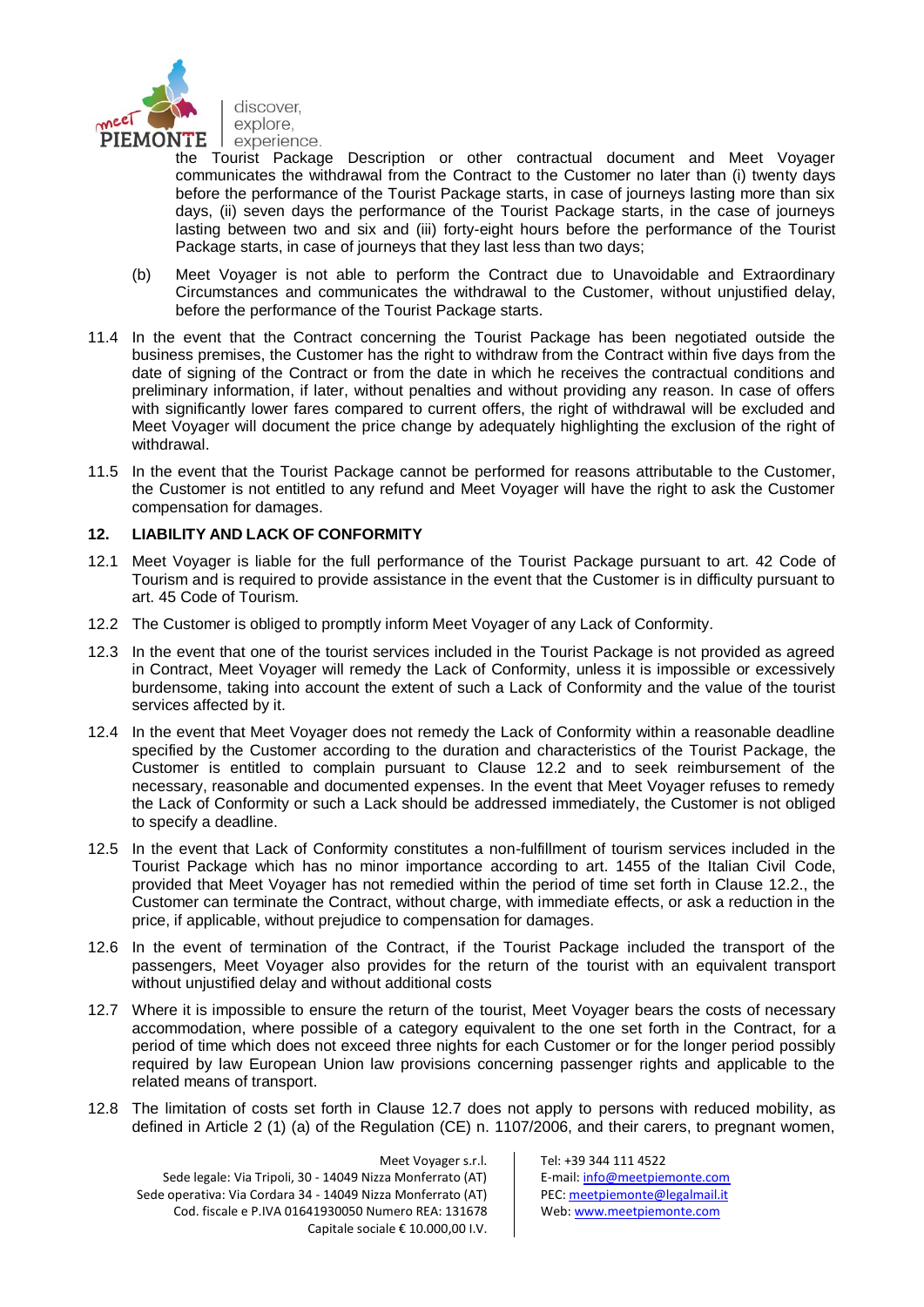

unaccompanied minors and people in need of specific medical assistance, provided that Meet Voyager has been notified of such particular needs at least forty-eight hours before starting the Tourist Package performance.

- 12.9 In the event that, due to occurring circumstances that are not attributable to Meet Voyager, it is impossible to provide, in the course of execution, a substantial part, by value or quality, of the combination of the tourist services agreed in the Contract, Meet Voyager offers, without additional costs charged to the Customer, alternative solutions having adequate characteristics, where possible equivalent or better than those specified in the Tourist Package Description, so that the performance of the Tourist Package can continue, including the possibility that the tourist's return to the place of departure is not provided as agreed. If alternative solutions involve a Tourist Package of lower quality than that specified in the Contract, Meet Voyager grants the Customer an adequate price reduction.
- 12.10 The Customer can reject the proposed alternative solutions only where they are not comparable to what was agreed in the Contract or where the granted reduction of the price is inadequate.
- 12.11 In the event that it is impossible to prepare alternative solutions or the Customer rejects the proposed alternative solutions, Meet Voyager will grant the Customer a price reduction.
- 12.12 Where, due to occurring circumstances that are not attributable to Meet Voyager, it is impossible to ensure the tourist's return as agreed in the Contract, Clauses 12.7 and 12.8 will apply.
- 12.13 The Customer is entitled to an adequate price reduction for the period of time during which there has been a Lack of Conformity, unless Meet Voyager proves that such a lack is attributable to the Customer.
- 12.14 The Customer has the right to be adequately compensated by Meet Voyager, without unjustified delay, for any damage suffered by the Customer as a consequence of the Lack of Conformity.
- 12.15 The Customer is not entitled to compensation for damages if Meet Voyager proves that the Lack of Conformity is attributable to the Customer or to a third party outside the provision of the Tourist Package and it was unpredictable or unavoidable, or was due to Unavoidable and Extraordinary Circumstances.
- 12.16 The maximum liability of Meet Voyager for damages due to its own default, total or partial, is equal to three times the price paid by the Customer for the purchase of the Tourist Package. These limitations do not apply to personal injury or those caused intentionally or by fault.

## **13. INSURANCE**

- 13.1 Meet Voyager is regularly covered by insurance policies pursuant to art. 47 of the Tourism Code:
	- (a) UnipolSai Assicurazioni RC viaggi Third party liability n° polizza 1/64911/319/160474309/1
	- (b) Fondo di Garanzia (Insurance that protects customers in case of bankruptcy of the Tour Operator), as per art. 47 of the Code of Tourism reviewed by D. Lgs. n. 62 del 21/05/2018 **Polizza FILODIRETTO PROTECTION n. 6006003161/P**
- 13.2 If not included in the final price of the tourist package, it is possible and highly recommended to purchase additional insurance such as, but not limited to, trip cancellation, medical coverage abroad, lost luggage, international medical assistance. Any terms and conditions related to insurance products are the ones agreed and signed directly with the insurance company.

# **14. INTELLECTUAL PROPERTY RIGHTS**

- 14.1 The Customer acknowledges that the Intellectual Property Rights are and will remain the property of Meet Voyager at any time.
- 14.2 Therefore, the Customer is not entitled to use, disclose or communicate Intellectual Property Rights.

## **15. PERSONAL DATA**

Meet Voyager s.r.l. Sede legale: Via Tripoli, 30 - 14049 Nizza Monferrato (AT) Sede operativa: Via Cordara 34 - 14049 Nizza Monferrato (AT) Cod. fiscale e P.IVA 01641930050 Numero REA: 131678 Capitale sociale € 10.000,00 I.V.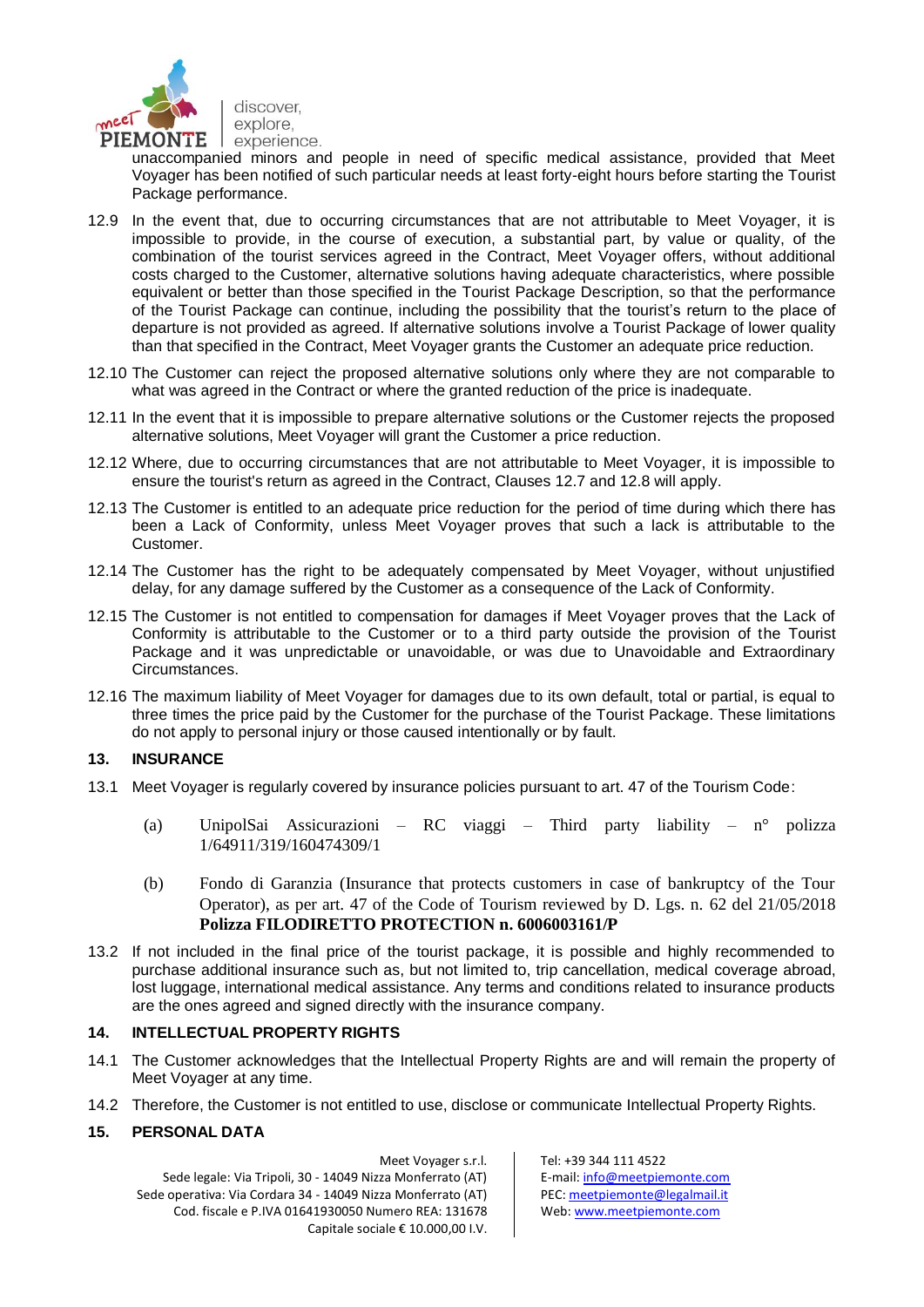

- 15.1 The Customer acknowledges that Meet Voyager, for the proper provision of the Tourist Package, may ask to the Customer the personal data of the individuals who will use the Tourist Package. To this end, the Customer warrants that it is entitled to transfer such personal data to Meet Voyager. Therefore, the Customer undertakes to keep Meet Voyager harmless and indemnified in case of any request, demand or action from such individuals to the detriment of Meet Voyager for breach of the privacy legislation by the Customer.
- 15.2 Meet Voyager guarantees to handle personal data in accordance with the Regulation EU 679/2016 and the Italian Legislative Decree 196/2003 including, by way of example, the provisions concerning procedures for storage and processing, recognition of the rights of the holders of the personal data.
- 15.3 The Customer authorizes Meet Voyager, in its quality of data controller, to process the data, including the right to transfer to third parties such personal data, for the purpose of providing the Tourist Package.

### **16. CUSTOMER TRANSFER RIGHT**

- 16.1 In compliance with art. 38 of the Tourism Code, the Customer can transfer its Tourist Package to a third party that meets all the conditions for the use of the Tourist Package by communicating in writing to Meet Voyager, directly or through the Customer, no later than seven days before the departure, that he can no longer take advantage of the Tourist Package and the contact details of the transferee.
- 16.2 The Customer and the transferee are solidly obliged towards Meet Voyager to pay the price and any additional expenses deriving from the transfer.

### **17. INAPPLICABILITY OF WITHDRAWAL PURSUANT TO THE CONSUMER CODE**

17.1 Pursuant to art. 59, first paragraph, let. n), Consumer Code, the Customer acknowledges that the right of withdrawal provided for by art. 52 Consumer Code in the field of distance contracts is not applicable.

#### **18. FINAL PROVISIONS**

- 18.1 The Contract constitutes the complete manifestation of all the understandings and agreements between the Parties in relation to its scope are the sole source of rights and obligations between them, superseding and canceling all prior agreements whether verbal, written and/or per *facta concludentia*.
- 18.2 Any amendment or addendum to the Contract is not valid, effective and binding if it is not made in writing and signed by the Parties and in particular by the Party to whom the same is invoked.
- 18.3 Tolerance of a Party in case of any violation by the other Party of the obligations set forth in the Contract will not be construed as a waiver of the right set forth in the violated provisions, nor to demand complete fulfillment of the obligation hypothetically violated.
- 18.4 If any provision of the Contract were deemed invalid or unenforceable by a court or other competent authority, that provision will be deemed deleted from the Contract and the remaining provisions of the Contract will remain and will continue to remain in full force and effect.

#### **19. APPLICABLE LAW AND JURISDICTION**

- 19.1 Parties expressly agree that the Contract is governed exclusively by the Italian law with expressed exclusion of the rules on private international law.
- 19.2 Any dispute regarding the validity, execution or termination of the Contract are subject to Italian jurisdiction. The competent court is identified according to the provisions of the Consumer Code and the Code of Civil Procedure. If the Customer is a resident or domiciled person outside Italy, the Court with exclusive jurisdiction is the Court of Asti.
- 19.3 The Customer has the right to resort to voluntary or joint negotiation procedures or to the conciliation procedure before the arbitration or conciliation commissions for the resolution of disputes between businesses and consumers and users concerning the provision of tourist services, established pursuant to article 2, paragraph four, letter a), Law of 29 December 1993, n. 580. In the conciliation procedure, the Customer has the right to make use of consumer associations. Such conciliation

Meet Voyager s.r.l. Sede legale: Via Tripoli, 30 - 14049 Nizza Monferrato (AT) Sede operativa: Via Cordara 34 - 14049 Nizza Monferrato (AT) Cod. fiscale e P.IVA 01641930050 Numero REA: 131678 Capitale sociale € 10.000,00 I.V.